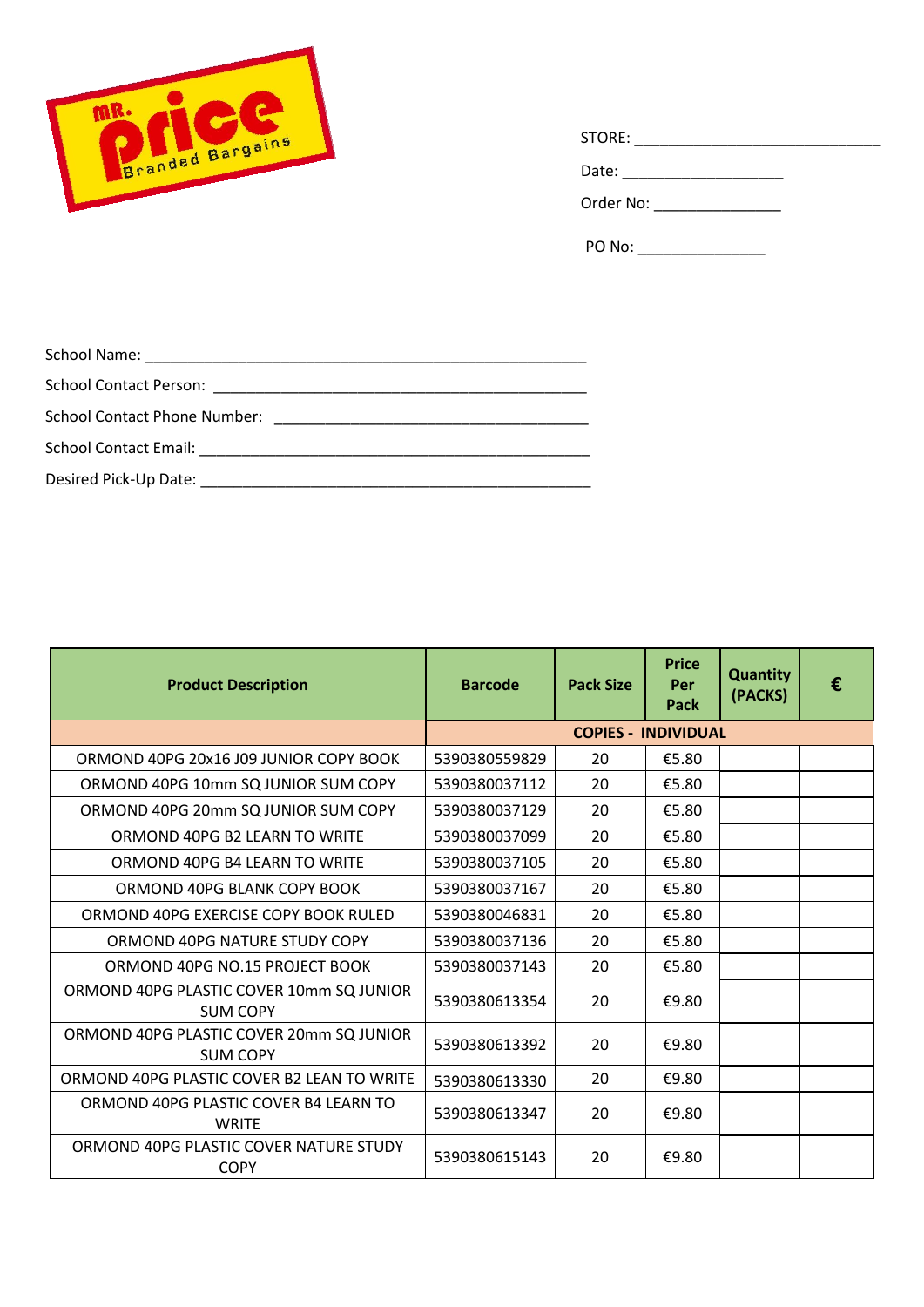| ORMOND A4 120PG MATHS COPY BOOK                                               | 5390380564700 | 5                            | €4.95  |  |
|-------------------------------------------------------------------------------|---------------|------------------------------|--------|--|
| ORMOND A4 120PG PLASTIC COVER MATHS COPY<br><b>BOOK</b>                       | 5390380596053 | 5                            | €8.95  |  |
| ORMOND C3 88PG PLASTIC COVER SUM COPY<br><b>BOOK</b>                          | 5390380596039 | 5                            | €2.45  |  |
| ORMOND 40PG PLASTIC COVER COPY BOOK                                           | 5390380613385 | 20                           | €9.80  |  |
| ORMOND 40PG PLASTIC COVER NO.15 PROJECT<br><b>BOOK</b>                        | 5390380613361 | 20                           | €9.80  |  |
| ORMOND 40PG PLASTIC COVER NO.15a PROJECT<br><b>BOOK</b>                       | 5390380613378 | 20                           | €9.80  |  |
| ORMOND A11 88PG VISUAL MEMORY AID PLASTIC<br><b>COVER COPY BOOK-BLUE</b>      | 5390380613484 | 5                            | €4.95  |  |
| ORMOND A11 88PG VISUAL MEMORY AID PLASTIC<br><b>COVER COPY BOOK-PINK</b>      | 5390380613491 | 5                            | €4.95  |  |
| ORMOND A11 88PG VISUAL MEMORY AID PLASTIC<br><b>COVER COPY BOOK-YELLOW</b>    | 5390380596022 | 5                            | €4.95  |  |
| ORMOND C3 88PG VISUAL MEMORY AID PLASTIC<br><b>COVER SUM COPY BOOK-YELLOW</b> | 5390380613477 | 5                            | €4.95  |  |
| ORMOND 20x16 120PG PLASTIC COVER COPY<br>BOOK-BOYS 3 ASST.                    | 5390380590013 | 5                            | €3.45  |  |
| ORMOND 20x16 120PG PLASTIC COVER COPY<br><b>BOOK-GIRLS 3 ASST.</b>            | 5390380590006 | 5                            | €3.45  |  |
| ORMOND 20x16 88PG PLASTIC COVER COPY BOOK-<br>BOYS 3 ASST.                    | 5390380575799 | 5                            | €2.45  |  |
|                                                                               |               |                              |        |  |
| ORMOND 20x16 88PG PLASTIC COVER COPY BOOK-<br>GIRLS 3 ASST.                   | 5390380575805 | 5                            | €2.45  |  |
|                                                                               |               | <b>COPIES - MULTIPACKS</b>   |        |  |
| PKT.10 ORMOND 88pg COPIES                                                     | 5390380014427 | 18                           | €44.82 |  |
| PKT.10 ORMOND 120pg COPIES                                                    | 5390380014441 | 15                           | €59.85 |  |
| PKT.5 ORMOND 88pg SUM COPIES                                                  | 5390380014434 | 36                           | €53.64 |  |
| PKT.5 ORMOND 120pg SUM COPY                                                   | 5390380042833 | 30                           | €59.70 |  |
|                                                                               |               | <b>HARDBACKS - MULTIPACK</b> |        |  |
| PKT.5 PREMIER A4 160PG HARDCOVER NOTEBOOK<br><b>BOLD</b>                      | 5390380562522 | 8                            | €71.92 |  |
| PKT.5 PREMIER A4 160PG HARDCOVER NOTEBOOK<br><b>PASTEL</b>                    | 5390380562539 | 8                            | €71.92 |  |
| PKT.4 PREMIER A4 160PG HARDCOVER NOTEBOOK<br><b>BOLD</b>                      | 5390380613507 | 8                            | €55.92 |  |
| PKT.4 PREMIER A4 160PG HARDCOVER NOTEBOOK<br><b>PREMTONE</b>                  | 5390380612883 | 6                            | €41.94 |  |
| PKT.3 PREMIER A4 160PG HARDCOVER NOTEBOOK<br><b>BOLD</b>                      | 5390380591539 | 10                           | €49.90 |  |
| PKT.3 PREMIER A4 160PG HARDCOVER NOTEBOOK<br><b>ZEST</b>                      | 5390380612227 | $\mathbf{1}$                 | €3.99  |  |
| PKT.3 PREMIER A4 160PG HARDCOVER NOTEBOOK<br><b>BOLD</b>                      | 5390380598040 | 10                           | €49.90 |  |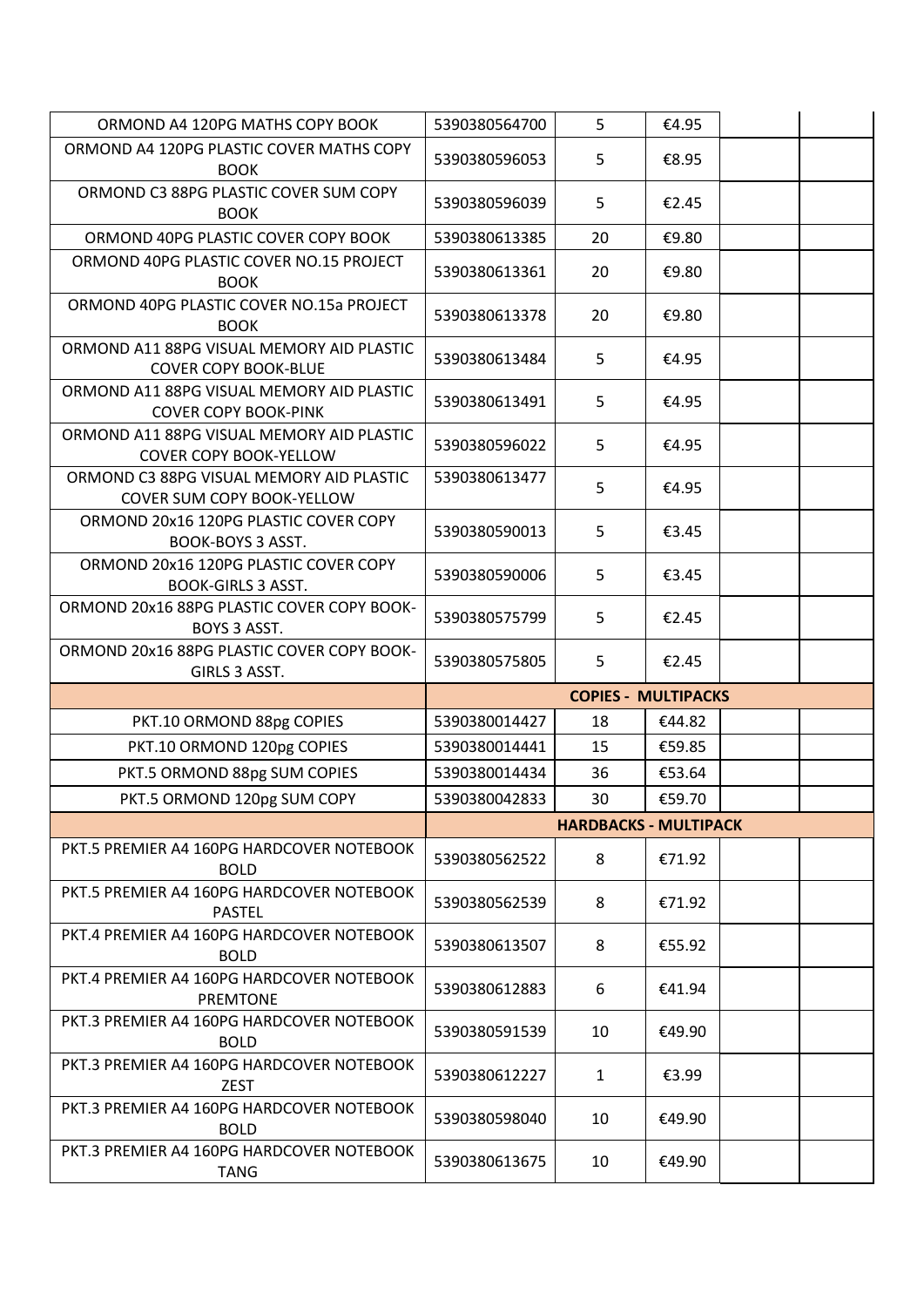|                                                                              | <b>HARDBACKS - INDIVIDUAL</b>  |                                      |        |  |  |
|------------------------------------------------------------------------------|--------------------------------|--------------------------------------|--------|--|--|
| PREMIER A4 160PG HARDCOVER NOTEBOOK DOTS                                     | 5390380597975                  | 3                                    | €5.97  |  |  |
| PREMIER A4 160PG HARDCOVER NOTEBOOK EMOJI                                    | 5390380590495                  | $\mathbf{3}$                         | €5.97  |  |  |
| PKT.4 PREMIER A4 160PG HARDCOVER NOTEBOOK<br><b>BOLD</b>                     | 5390380072267                  | $\mathbf{1}$                         | €1.99  |  |  |
| PKT.4 PREMIER A4 160PG HARDCOVER NOTEBOOK<br><b>PASTEL</b>                   | 5390380071185                  | $\mathbf{1}$                         | €1.99  |  |  |
| PREMIER A4 160 PG HARDCOVER NOTEBOOK<br><b>RAINBOW</b>                       | 5390380012249                  | 5                                    | €9.95  |  |  |
| PREMIER A5 160 PG HARDCOVER NOTEBOOK<br><b>RAINBOW</b>                       | 5390380012256                  | 5                                    | €4.95  |  |  |
| PREMIER 9x7 128PG HARDCOVER NOTEBOOK BOLD                                    | 5390380559942                  | 5                                    | €7.45  |  |  |
| PREMIER 9x7 128PG HARDCOVER NOTEBOOK<br><b>TANG</b>                          | 5390380559935                  | 5                                    | €7.45  |  |  |
|                                                                              |                                | <b>MANUSCRIPT BOOKS - MULTIPACKS</b> |        |  |  |
| PKT.3 PREMIER A4 120PG PLASTIC COVER<br><b>MANUSCRIPT TANG</b>               | 5390380613453                  | 20                                   | €99.80 |  |  |
|                                                                              |                                | <b>MANUSCRIPT BOOKS - INDIVIDUAL</b> |        |  |  |
| PREMIER A4 120PG MANUSCRIPT BOOK BOLD                                        | 5390380564779                  | 10                                   | €9.90  |  |  |
| PREMIER A4 120PG MANUSCRIPT BOOK PASTEL                                      | 5390380559874                  | 10                                   | €9.90  |  |  |
| PREMIER A4 120PG VISUAL AID PLASTIC COVER<br><b>MANUSCRIPT BOOK - YELLOW</b> | 5390380613460                  | 5                                    | €12.45 |  |  |
|                                                                              | <b>REFILL PADS</b>             |                                      |        |  |  |
| PKT.5 PREMIER UNIVERSAL A4 160PG REFILL PAD                                  | 5390380595285                  | 12                                   | €59.98 |  |  |
|                                                                              | <b>REFILL PADS- MULTIPACKS</b> |                                      |        |  |  |
| PREMIER A4 160PG REFILL PAD - TOP                                            | 5390380010559                  | 10                                   | €9.90  |  |  |
| PREMIER A4 160PG REFILL PAD - SIDE                                           | 5390380010542                  | 10                                   | €9.90  |  |  |
| PREMIER A4 320PG REFILL PAD - TOP                                            | 5390380010573                  | 5                                    | €9.95  |  |  |
| PREMIER A4 320PG REFILL PAD - SIDE                                           | 5390380017930                  | 5                                    | €9.95  |  |  |
|                                                                              | NOTEPAD/HARDBACKS - INDIVIDUAL |                                      |        |  |  |
| RAINBOW A4 160pg HARDCOVER NOTEBOOK                                          | 5390380012249                  | 5                                    | €9.95  |  |  |
| PREMIER A4 160pg HARDCOVER - EMOJI                                           | 5390380590495                  | 3                                    | €5.97  |  |  |
| PREMIER A4 160pg HARDCOVER NOTEBOOK - OWL                                    | 5390380590488                  | 3                                    | €5.97  |  |  |
|                                                                              | <b>BOOK COVERING</b>           |                                      |        |  |  |
| FILFIX ROLL BOOK COVER - 2.5m x 33cm                                         | 5098746000069                  | 30                                   | €59.70 |  |  |
| FILFIX ROLL BOOK COVER - 5m x 33cm                                           | 5098746000120                  | 20                                   | €79.80 |  |  |
|                                                                              | <b>PENS</b>                    |                                      |        |  |  |
| PRO: SCRIBE WALLET 10 ASST BALLPENS                                          | 5390380559003                  | 12                                   | €17.88 |  |  |
| PRO: SCRIBE CARD 4 ASST RETRACTABLE BALLPENS                                 | 5390380583824                  | 12                                   | €17.88 |  |  |
| <b>BIC 4 COLOUR BIRO TUB</b>                                                 | 0070330101241                  | 36                                   | €71.64 |  |  |
| BIC 10PK CRISTAL BALLPOINT PENS ORIGINAL                                     | 3086121601125                  | 10                                   | €24.90 |  |  |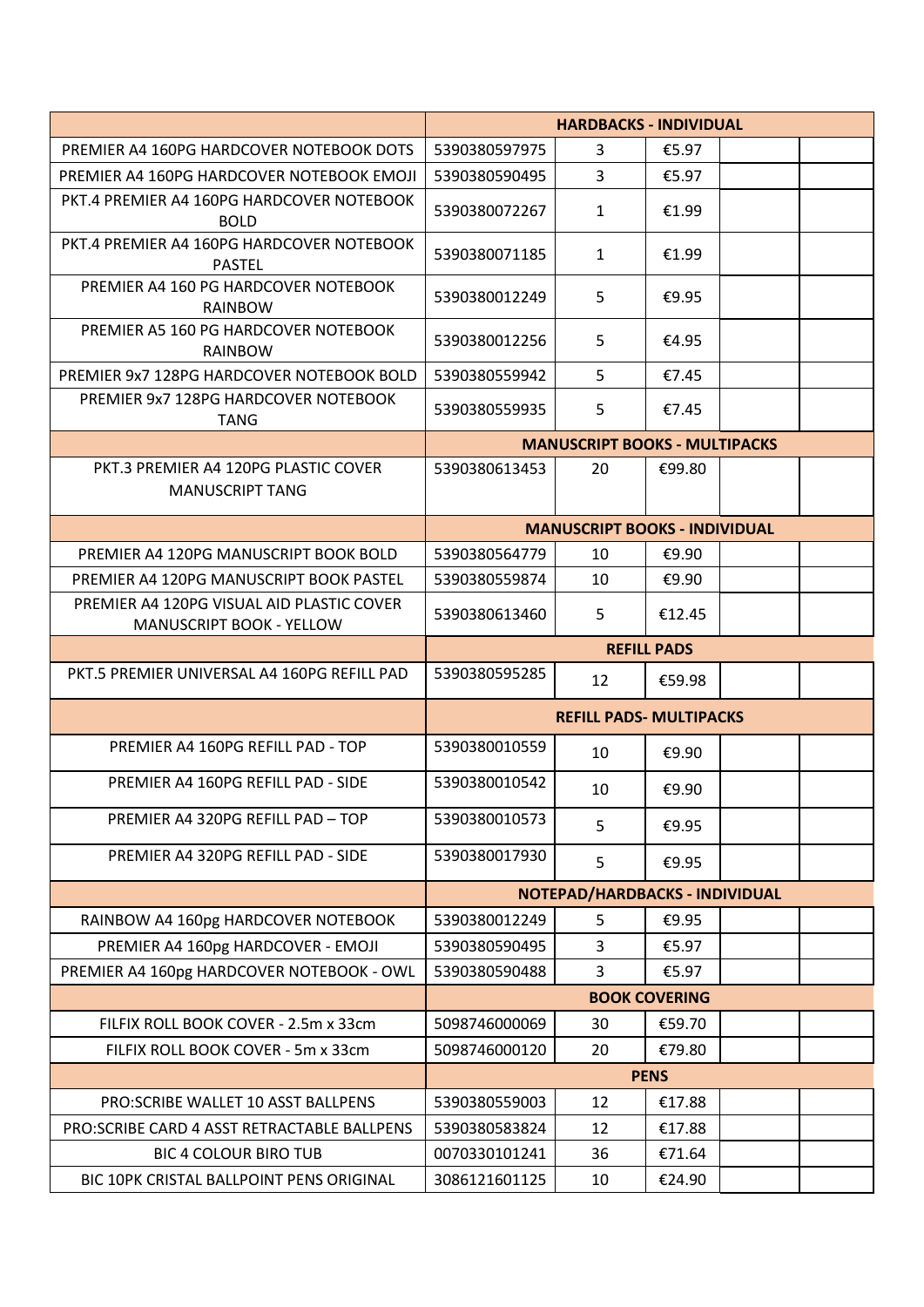| BEROL CARD 2PK HANDWRITING PENS - BLUE                           | 3501170672921                 | 12                              | €35.88             |  |  |
|------------------------------------------------------------------|-------------------------------|---------------------------------|--------------------|--|--|
|                                                                  | <b>PENCILS &amp; GRIPPERS</b> |                                 |                    |  |  |
| <b>FABER JUNIOR GRIP PENCIL</b>                                  | 8991761110225                 | 72                              | €35.28             |  |  |
| LYRA GROOVE JUNIOR GRIP PENCIL                                   | 4084900101964                 | 36                              | €53.64             |  |  |
| MAPED BLACK'PEPS TRIANGULAR RUBBER TIPPED<br>PENCIL HB           | 3154148517214                 | 72                              | €35.28             |  |  |
| LYRA GROOVE SLIM PENCIL                                          | 4084900103616                 | 48                              | €23.52             |  |  |
| <b>TEMAGRAPH MY FIRST PENCIL</b>                                 | 8000825000577                 | 24                              | €11.76             |  |  |
| MAPED BLACK'PEPS TRIANGULAR GRAPHITE<br>PENCIL HB                | 3154148500216                 | 72                              | €35.28             |  |  |
| MAPED BLACK'PEPS JUMBO TRIANGULAR PENCIL<br>HB                   | 3154148540212                 | 46                              | €22.54             |  |  |
| <b>FABER COLOMBUS PENCIL HB</b>                                  | 4005401110408                 | 12                              | €4.68              |  |  |
| NEON LYRA RUBBER TIPPED PENCILS HB                               | 4084900103470                 | 96                              | €47.04             |  |  |
| STUDENT SOLUTIONS CARD 5 GRIPPERS                                | 5390380028929                 | 60                              | €17.40             |  |  |
|                                                                  |                               | <b>ERASERS &amp; SHARPENERS</b> |                    |  |  |
| MILAN 5020 EXTRA SOFT WHITE ERASER                               | 8414034650209                 | 20                              | €9.80              |  |  |
| MAPED TECHNIC 600 DUST FREE ERASER                               | 3154140116002                 | 20                              | €11.80             |  |  |
| STUDENT SOLUTIONS COLOURED ERASER TUB<br><b>STRIPES</b>          | 5390380573573                 | 40                              | €11.60             |  |  |
| MILAN COMPACT TWIN HOLE SHARPENER &<br><b>ERASER</b>             | 8411574032571                 | 16                              | €39.84             |  |  |
| <b>MAPED SHAKER PENCIL SHARPENER</b>                             | 3154145347531                 | 25                              | €19.75             |  |  |
|                                                                  | <b>HIGHLIGHTERS</b>           |                                 |                    |  |  |
| PRO: SCRIBE PKT.6 HIGHLIGHTERS                                   | 5390380583879                 | 12                              | €35.88             |  |  |
|                                                                  |                               |                                 | <b>RULERS</b>      |  |  |
| STUDENT SOLUTIONS 30CM FLEXI RULER                               | 5390380074704                 | 12                              | €11.88             |  |  |
| STUDENT SOLUTIONS 12"/30CM SHATTERPROOF<br><b>RULER</b>          | 5390380043328                 | 36                              | €46.44             |  |  |
| STUDENT SOLUTIONS 30CM WOODEN RULER                              | 5390380575973                 | 12                              | €11.88             |  |  |
|                                                                  | <b>TIPPEX</b>                 |                                 |                    |  |  |
| TIPPEX 20ml RAPID FLUID - BULK                                   | 3086126100326                 | 10                              | €17.90             |  |  |
| TIPPEX SHAKE 'N SQUEEZE PEN - LOOSE                              | 3086126100685                 | 10                              | €24.90             |  |  |
|                                                                  |                               |                                 | <b>PRITT STICK</b> |  |  |
| PRITT STICK 43G                                                  | 0000096010242                 | 24                              | €47.76             |  |  |
| PRITT STICK 22G                                                  | 0000096010235                 | 24                              | €35.76             |  |  |
| PRITT STICK 11G                                                  | 0000096010228                 | 25                              | €24.75             |  |  |
|                                                                  | <b>FOLDERS</b>                |                                 |                    |  |  |
| PREMIER PREMTONE A4+ LEVER ARCH FILE WITH<br><b>ENDURO STRIP</b> | 5390380613866                 | 10                              | €14.90             |  |  |
| CONCEPT FOOLSCAP LEVER ARCH FILE WITH                            |                               |                                 |                    |  |  |
| <b>ENDURO STRIP - BLACK</b>                                      | 5390380582070                 | 15                              | €22.35             |  |  |
| PREMIER A4 PP RINGBINDER BOLD                                    | 5390380050357                 | 20                              | €39.80             |  |  |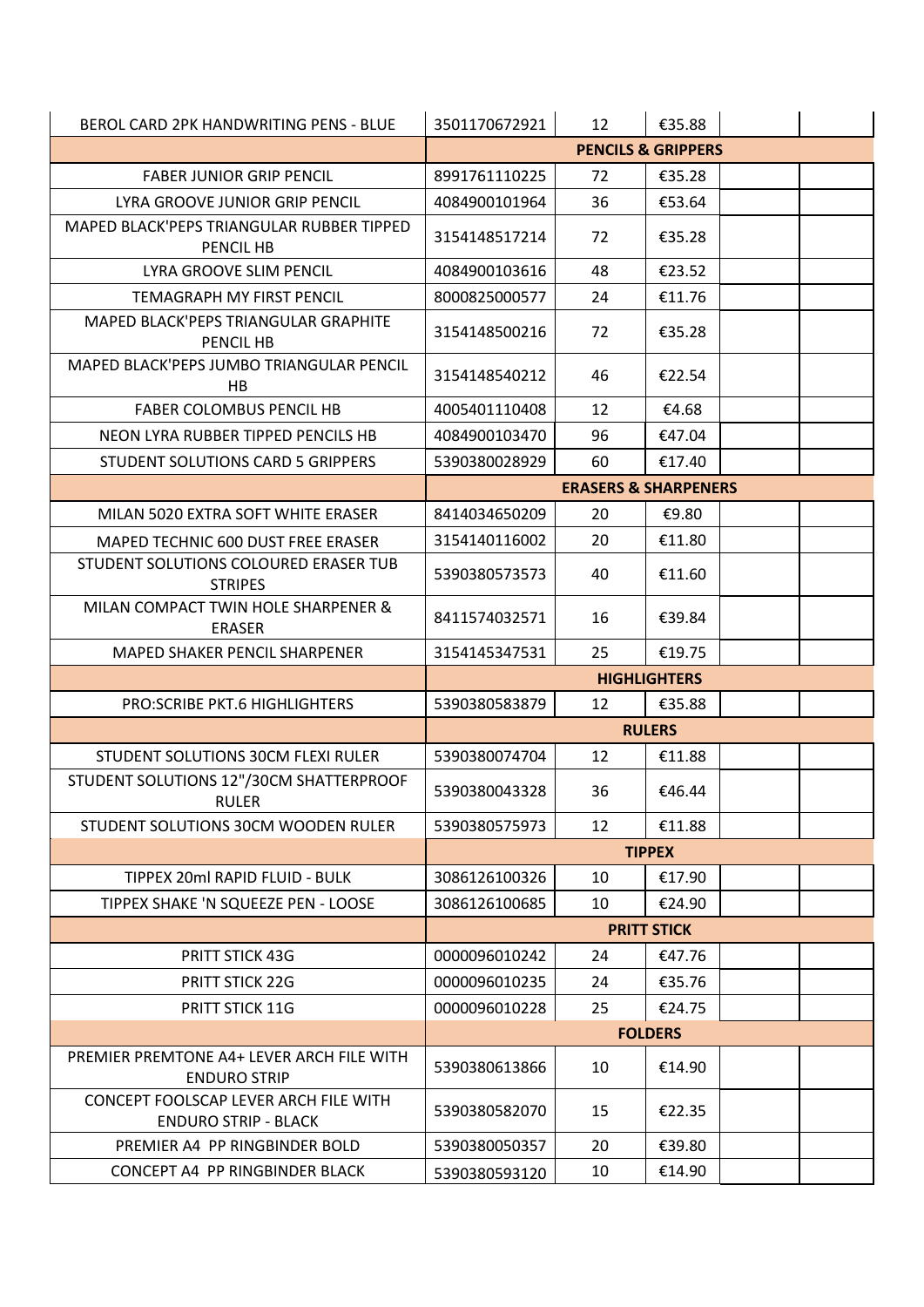|                                                                          | <b>MUSIC BOOKS</b>      |    |                        |  |  |
|--------------------------------------------------------------------------|-------------------------|----|------------------------|--|--|
| 24PG 12 STAVE MUSIC MANUSCRIPT BOOK                                      | 5390380035408           | 20 | €19.80                 |  |  |
| 24PG 6 STAVE MUSIC MANUSCRIPT BOOK                                       | 5390380035415           | 20 | €9.80                  |  |  |
|                                                                          |                         |    | <b>MESH WALLETS</b>    |  |  |
| PREMIER OFFICE A4 MESH STORAGE WALLET                                    | 5390380045803           | 12 | €11.88                 |  |  |
| PREMIER OFFICE A4+ (350x255MM) EXTRA<br>DURABLE MESH STORAGE WALLET      | 5390380565424           | 12 | €29.88                 |  |  |
| PKT.3 PREMIER OFFICE A4 MESH PVC STORAGE<br><b>WALLETS</b>               | 5390380588409           | 4  | €15.96                 |  |  |
| PKT.3 PREMIER OFFICE B4 MESH PVC STORAGE<br><b>WALLETS</b>               | 5390380590075           | 6  | €23.94                 |  |  |
| PKT.5 PREMIER OFFICE A4 MESH STORAGE<br><b>WALLETS</b>                   | 5390380589840           | 6  | €35.94                 |  |  |
|                                                                          |                         |    | <b>BUTTON WALLETS</b>  |  |  |
| PKT.5 PREMIER OFFICE A4 MY CLEAR BAG BUTTON<br><b>WALLETS - COLOURED</b> | 5390380565295           | 12 | €23.88                 |  |  |
| PKT.3 PREMIER OFFICE A4 BUTTON DOCUMENT<br><b>WALLETS</b>                | 5390380565271           | 12 | €11.88                 |  |  |
| PKT.5 PREMIER OFFICE A4 MY CLEAR BAG BUTTON<br><b>WALLETS - CLEAR</b>    | 5390380565288           | 12 | €23.88                 |  |  |
|                                                                          | <b>DOCUMENT WALLETS</b> |    |                        |  |  |
| PKT.5 PREMIER OFFICE A4 DOCUMENT WALLETS                                 | 5390380058216           | 10 | €17.90                 |  |  |
| PREMIER 310 GSM DOCUMENT WALLET<br>CARDBOARD                             | 5390380050500           | 50 | €19.50                 |  |  |
|                                                                          | <b>PROJECT FILES</b>    |    |                        |  |  |
| PKT.5 PREMIER OFFICE A4 PROJECT FILES                                    | 5390380590082           | 12 | €17.88                 |  |  |
|                                                                          |                         |    | <b>DISPLAY BOOKS</b>   |  |  |
| PKT.3 PREMIER OFFICE A4 40 POCKET DISPLAY<br><b>BOOK</b>                 | 5390380590228           | 4  | €27.96                 |  |  |
| PREMIER OFFICE A4 20 POCKET DISPLAY BOOK                                 | 5390380030526           | 24 | €47.76                 |  |  |
|                                                                          |                         |    | <b>PUNCHED POCKETS</b> |  |  |
| PREMIER OFFICE 20PK A4 PUNCHED POCKETS                                   | 5390380026673           | 25 | €19.75                 |  |  |
| PREMIER OFFICE 50PK A4 PUNCHED POCKETS                                   | 5390380026680           | 20 | €39.80                 |  |  |
|                                                                          | <b>SCRAPBOOKS</b>       |    |                        |  |  |
| A4 48PG ACTIVITY SCRAPBOOK                                               | 5390380564588           | 10 | €14.90                 |  |  |
| A4 64PG ACTIVITY SCRAPBOOK                                               | 5390380564564           | 10 | €19.90                 |  |  |
|                                                                          | <b>ACTIVITY CARD</b>    |    |                        |  |  |
| A4 160 GSM ACTIVITY CARD 50 SHEETS WHITE                                 | 5390380039826           | 22 | €54.78                 |  |  |
| A4 160 GSM ACTIVITY CARD 50 SHEETS RAINBOW                               | 5390380592987           | 22 | €54.78                 |  |  |
| A4 160 GSM ACTIVITY CARD 40 SHEETS BLACK                                 | 5390380051156           | 24 | €59.76                 |  |  |
| A3 160 GSM ACTIVITY CARD 50 SHEETS WHITE                                 | 5390380039802           | 22 | €109.78                |  |  |
| A3 160 GSM ACTIVITY CARD 50 SHEETS RAINBOW                               | 5390380039819           | 22 | €109.78                |  |  |
|                                                                          |                         |    | <b>LABELS</b>          |  |  |
| PREMIER OFFICE ROLL 250 89x37MM ADDRESS                                  |                         | 20 | €39.80                 |  |  |